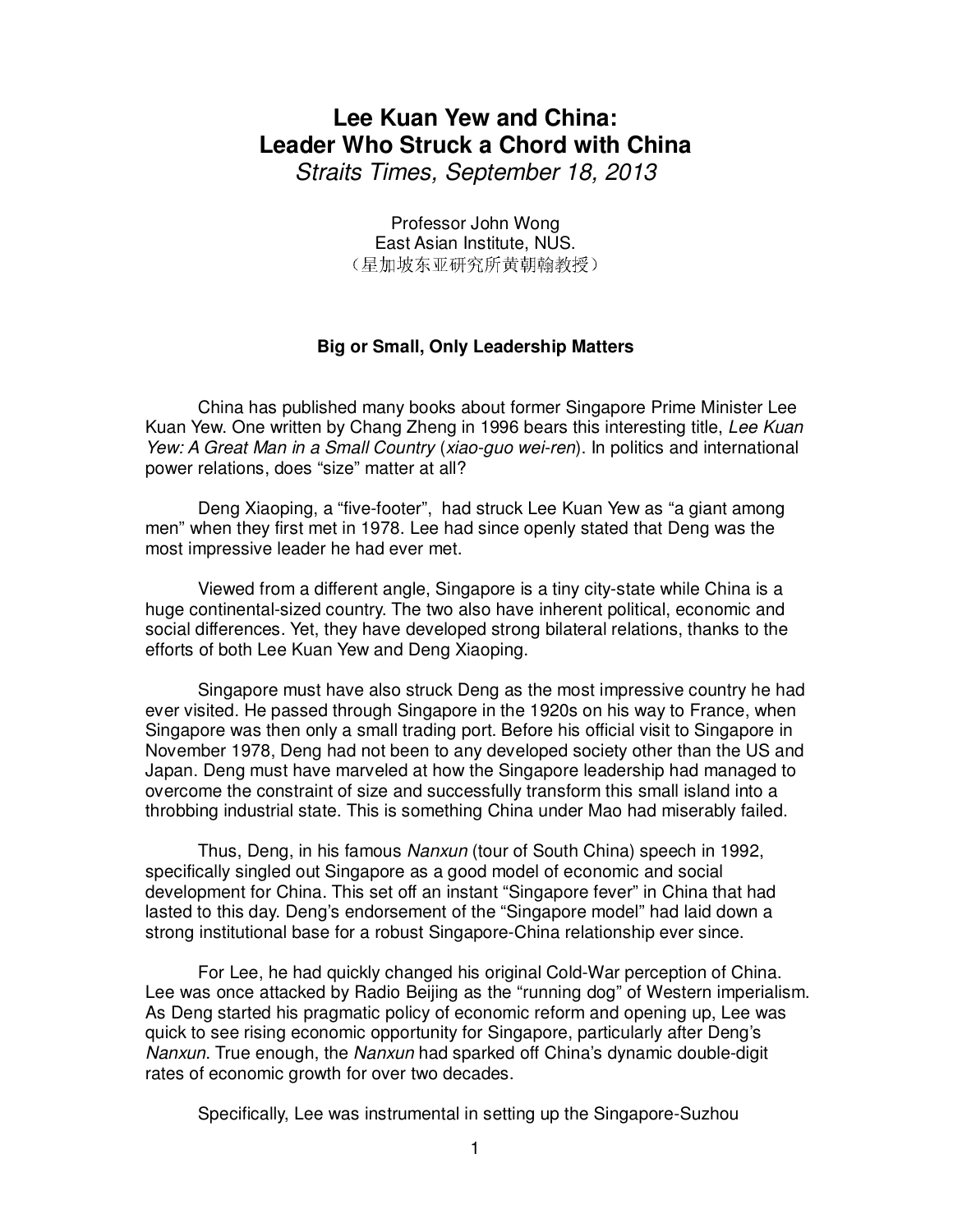Industrial Park, which, after overcoming initial start-up problems, has developed to become a symbol of successful Singapore-China cooperation based on mutual benefits. Success in Suzhou led to another government-to-government flagship project, the Tianjin Eco-City; and then many others in different forms.

Under the auspices of these two great leaders, Singapore and China saw their economic ties grow by leaps and bounds, with their two-way trade reaching US\$64 billion in 2011. Furthermore, their bilateral cooperation has broadened beyond trade and investment into political, social, cultural, education, and even security areas.

As Harvard's China expert Ezra Vogel has pointed out in his recent book on Deng Xiaoping, Singapore and China would not have cemented their relationship in such a unique way, had Lee and Deng not been able to establish close rapport and a kind of "special bond" with each other from the start.

## **Lee Kuan Yew to the Chinese**

 In China, Lee is probably the best-known foreign political figure, partly because he has been in public office for over 50 years. More importantly, ordinary Chinese see Lee primarily as a prominent Chinese (not foreign) leader that has brought development success to a foreign country called Singapore. To some of them, Singapore is still a very Chinese city-state.

 This ethnic-centric approach is very much in evidence in virtually all popular writings and books about Lee Kuan Yew. Invariably, they all start by tracing Lee's ancestral origins (ji-guan), e.g., Lee as an ethnic  $ke$ -jia and Guangdong's Dapu as his ancestral home. To many Chinese, Lee is an overseas Chinese, and he will remain an overseas Chinese. Actually because of this, his success outside China is all the more remarkable to the Chinese people.

 Views on Lee from the scholarly community are understandably more sophisticated. Thanks to Deng's promotion of the "Singapore model" and the many thousands of Chinese officials who have subsequently been sent to take training courses at NTU and NUS, Singapore studies as an academic subject is getting popular in many universities in China, with the number of "Singapore watchers" growing rapidly.

 Domestic Chinese scholars on Singapore tend to interpret Lee's role in Singapore's development through Chinese cultural lenses. Singapore's episodes of promoting Confucian values in schools and the Speak Mandarin Campaign have particularly made a deep impression on China's scholars with an interest in Singapore. To them, those Confucian values such as emphasis on education, frugality and hard-work must have contributed to Singapore's successful economic and social development. So Lee is broadly viewed as a Confucian kind of ruler.

 Since Lee is a lawyer and Singapore is well known for upholding the rule of law, so Lee should also belong to the Legal School (fa-jia), as indeed most